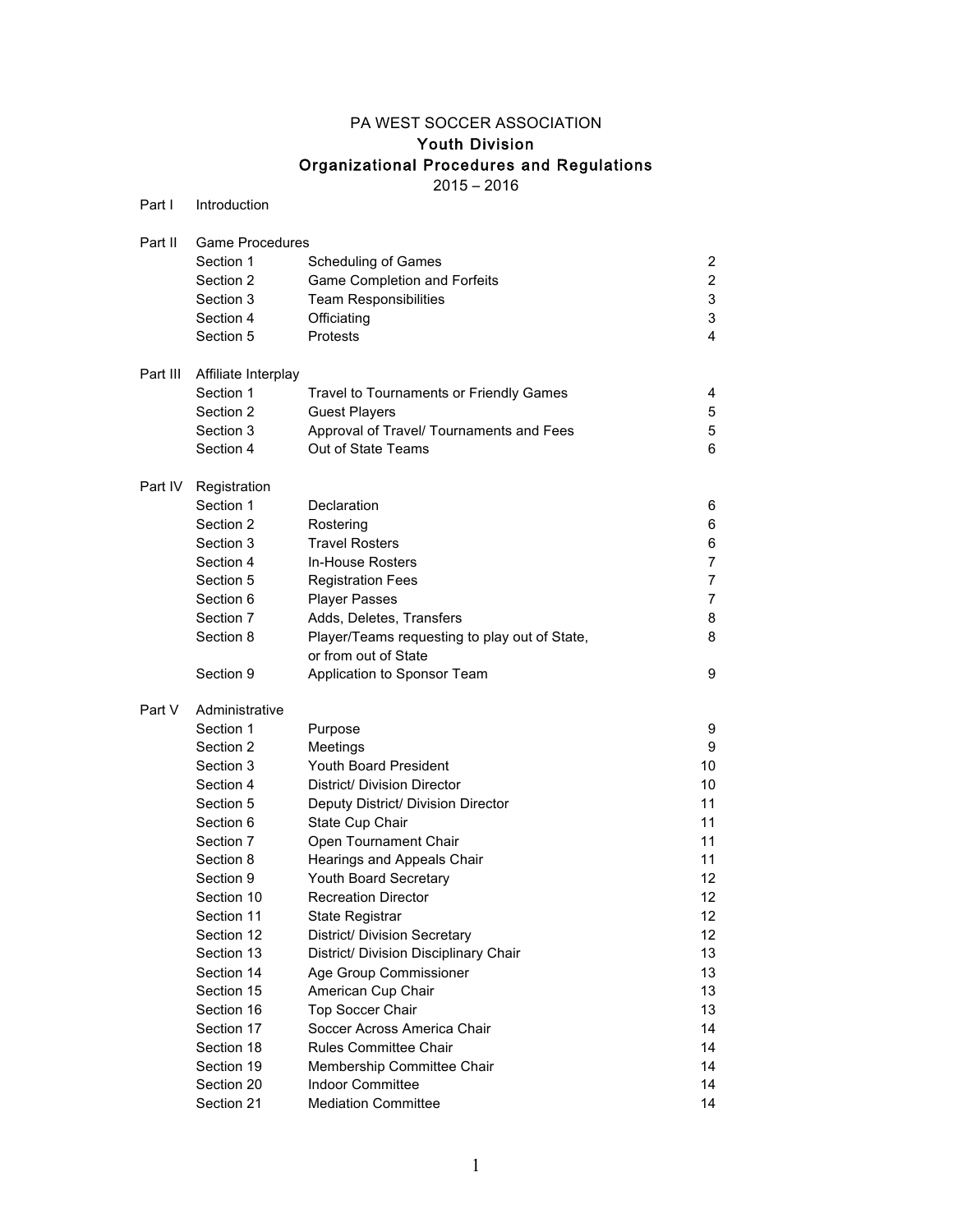| Section 22 | Division 1.2 and 3 Administration | 15  |
|------------|-----------------------------------|-----|
| Section 23 | Academy Level Guidelines          | 16. |
| Section 24 | Accreditation Committee Chair     | 16. |
| Section 25 | <b>Financial Assistance</b>       | 17  |

# Part I

# Introduction

1. These Procedures and Regulations carry the same obligation of compliance as outlined in the Youth Playing rules Article 1.2 Clubs have the right to retain house rules for their In- House programs providing such rules are consistent and in accord with PA West Soccer and US Youth Soccer Rules and Regulations. All Districts and Divisions have the right to augment these Procedures and Regulations with the approval of the PA West Soccer Youth Board. Violations are subject to a hearing.

2. A claim of ignorance of these Procedures and Regulations shall not be satisfactory grounds for the waiving of such Procedures and Regulations.

3. Only the Youth Board has the authority to grant exceptions to these Procedures and Regulations. All requests for exceptions shall be in accordance with Article 1.6 of the Youth Playing Rules.

4. These Procedures and Regulations will remain in effect until revised by the Youth Board as needed or required.

# Part II

#### Section I (Scheduling of Games)

1. Traditionally, this means games are scheduled by a playing Division/District/League Director/Age Group Commissioner (hereinafter referred to as the "Scheduling Commissioner") who will create/coordinate a preliminary schedule to provide the opponent each team will play, the date set for it, and whether the game is home or away.

2. Such preliminary schedule is to be created and circulated to all Field Assignors or Travel Coordinators before the playing session. Immediately upon receipt of the preliminary schedule each club is then to provide the game time for each home game. The Scheduling Commissioner shall then circulate the final schedule to all teams, now listing the times of the games and locations, no later than 2 Weeks before the start of the Session.

3. In case of a dispute regarding scheduling or schedules, the District/ Division Director shall have the right to make the determination to resolve any dispute and to convene a District/Division hearing if felt necessary to resolve the dispute. If time is of the essence, a decision/ruling that allows the game to be played can be followed up by subsequent action to readdress any injustice that did occur.

4. Games can not be cancelled except for official field closures due to inclement weather.

# Section 2 (Game Completion and Forfeits)

1. If the game is terminated prior to the half time, the game shall be replayed in full.

2. If the game is terminated after completion of the first half, the match is considered complete.

3. If the termination is due exclusively to serious misconduct attributable solely to the coach and/or players of one of the teams, the non-offending team may petition the District/ Division Director to have the game declared as a victory in the standings for the non-offending team.

4. If a team withdraws from the match prior to its completion, the result shall be declared as a forfeit in favor of the opposing team.

5. A team found to have played a player ineligible under PA West Soccer or US Youth Soccer rules, shall have the match declared as a forfeit in the favor of the non-offending team.

6. A team which appears for a scheduled match with an insufficient number of players to play the match under applicable rules or without the proper credentials (roster and player passes) for the game to commence, shall have the result declared as a forfeit in favor of the non-offending team.

7. Should a match be terminated once begun due to the inability of a team to continue to field the required minimum number of players, the result shall normally be governed by Rules 1 and 2, however, upon petition by the non –offending team, the circumstances will be reviewed and the District/ Division Director may award a victory by forfeit in favor of the non-offending team when it appears that the offending team did not make reasonable efforts to field a representative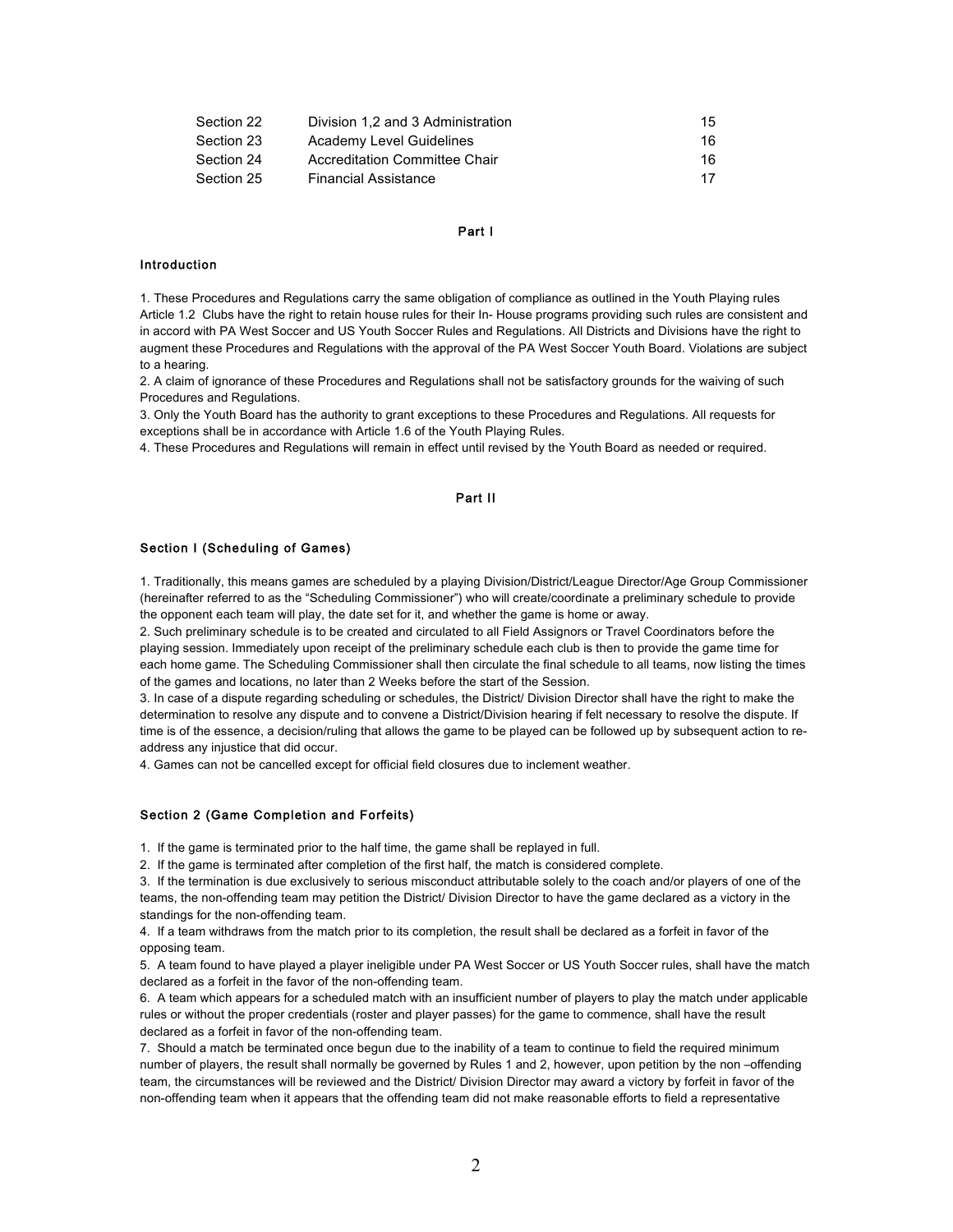number of players.

8. A forfeit shall be considered a non-played game as to the offending team.

9. Should a team break any of the above Procedures and Regulations, a hearing can be requested by contacting the Discipline Chairperson.

10. Teams forfeiting a regular scheduled game will be referred to the District/ Division Discipline Chair for review and recommendation for action. Actions taken toward a team can be a fine of up to \$100.00 per game to a suspension from the league for multiple offences. Actions taken toward a Club for multiple team offences are fines up to \$500 per game and or a one (1) year Club suspension.

11 It shall be the coach's responsibility to notify the District/Division Director when a game is played prior to the normal game day thus affecting the return of the ejected player's player pass. (Example: game previously rained out played on Tuesday evening. Coach notifies the District/ Division Director that the make-up game was played and the ejected player did not play. District/Division Directors will confirm and notify the State Office by Wednesday to return the player pass to the Coach). Only District/Division Directors or predetermined designee where an emergency arises has the authority to release player passes from the State Office.

#### Section 3 (Team Responsibilities)

1. Home team is to provide a properly marked playing field of regulation size.

2. The fans from both teams are to be on the opposite side from the players and coaches. No one is permitted in the first two yards of the out-of-bounds area which is designated for the assistant referee.

3. Home team is to provide at least three (3) game balls of proper size, properly inflated.

4. Home team is to provide regulation size goals, nets and corner flags as required by USYSA Rules.

5. All games are played using a three-man referee team. The Center Referee must be a currently certified USSF referee. Failure to provide a certified referee for a game is a violation and will be handled by the Disciplinary Committee at the District/Division level. Visiting Coach should file the report within 48 hours to the State Office and Divisional/District. 6. Make-up: If teams are unable to decide upon a make up date, the Age Group Commissioner or District /Division Director will set the date and place if necessary.

7. Sunday travel games shall start no earlier than Noon; unless if both Club Presidents agree the District/Division Director may grant the approval.

8. The home team is to contact visiting team no later than the Tuesday evening before the game with time, place, directions, etc. for the upcoming game. Visiting team should contact the home coach if not contacted by the home coach by Wednesday prior to the scheduled game. Should a color conflict arise, at the start of the game, the home team will change.

9. Games should be started within 30 minutes of the scheduled starting time. The home team shall notify the Scheduling Commissioner that a game has not been played within the allotted time period minutes of the scheduled starting time. 10 The visiting team should arrive at least thirty (30) minutes prior to the scheduled start of the game to allow time for check in and instructions from the referees.

11 Notify the visiting team by phone at least two (2) hours plus travel time prior to the starting time for a cancelled game. 12 Both coaches report the game result to the AGC.

13. GDR's with handwritten Club Pass Players need to be forwarded to the Groups AGC within 24 hours of the game.

# Section 4 (Officiating)

1. The referee will keep the player passes, and one set of game day rosters. He will give each team the game day roster for its opponent. At the conclusion of the match the referee shall record the scores on the game day rosters he's holding, get a signature from each coach confirming the score, and give one completed game day roster (including cautions, ejections, or injuries) to the coach of the winning team or the home team in the event of a tie, and keep one for his/her records.

2. Players shall not be allowed to play:

- 2.1. Wearing a cast or splint unless the cast or splint is padded in such a manner to conceal it entirely.
- 2.2 The referee will instruct the player with the padded cast that if the cast is used as a weapon, the player will be given a red card and subject to suspension.
- 2.3 With anything dangerous to self or others such as jewelry, etc.
- 2.4. No one may enter the field of play without the referee's permission.
- 2.5 The referee shall remove any player with visible blood on the player or his/her uniform or person. The player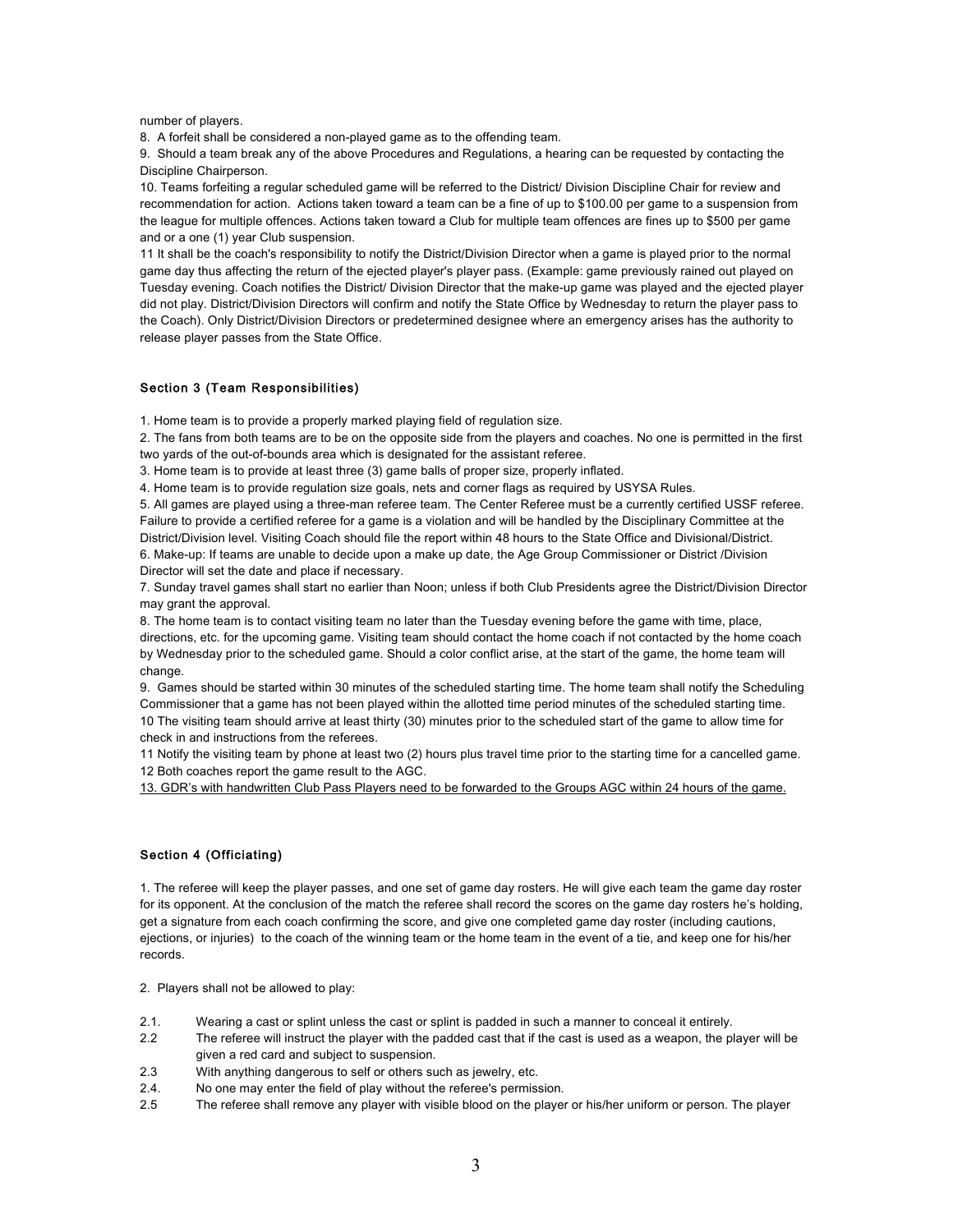may not return to the game until all signs of blood are removed.

- 2.6 The referee has the final decision regarding postponement or cancellation at game time or he/she may abandon a game during play if he feels that weather or field conditions merit abandonment.
- 2.7 If a game is called due to inclement weather, darkness, or other unsafe conditions, the game may be replayed in its entirety. Games shall be deemed completed after the completion of the first half.

3. The referee must file reports within 48 hours to the State Office for all injuries, red and yellow cards of player, or caution or ejection of coach, any abuse or referee assaults, and game protests. Failure to file report is grounds for disciplinary action, and must include the following:

- 3.1 The player name
- 3.2 Identification number (or phone number) not a jersey number
- 3.3 Team name
- 3.4 Club name
- 3.5 Date, time, and location of game
- 3.6 Teams involved
- 3.7 Age Group and Division/District
- 3.8 Boy or Girl
- 3.9 Referee names

# Section 5 (Protests)

1. By the conclusion of the match, when game day rosters and rosters are being returned to the coaches, the coach of the protesting team must tell the referee he/she wishes to protest. The referee must report that a protest has been made. 2. The protesting coach must contact the State Office within 24 hours, stating the reason for the protest using the PA West coaches report form.

3. A formal letter of protest must be sent to the State Office accompanied by a \$50.00 club or certified check made payable to PA West. The letter must be postmarked within 48 hours of the game's completion.

4. The playing Division/District Director may allow the protest or forward the protest to the District /Division Discipline Board to be resolved. Copies of all protests are to be forwarded to the Division /District Director.

5. Appeals may be made in accord with procedure outlined in the PA West Soccer Constitution and By-Laws and Article 9 of the Youth Playing Rules. All appeals must be made by an affiliated club of PA West Soccer in good standing. The appeal must be in writing on club letterhead by certified mail to the Youth Board Hearing and Appeals Chair. The protest must be accompanied by a club or certified check made payable to PA West Soccer Association for \$100.00

# Part III

# Section 1 (Travel to Tournaments or Friendly Games)

1. Travel outside of PA West to officially sponsored US Youth Soccer tournaments requires only a simple notification process thru E-Mail 14 days prior to the event (90 Days for outside the US) to the State Office unless the tournament to be attended requires official travel papers from PA West Soccer. After submission of notification, an e-mail will be returned as notification of receipt of request.

2. When tournaments or visiting States require travel permits or participation is with other USSF associations, the Youth Board has delegated authority to the State Office, State Registrar, or Youth Division President to approve all travel permits for travel outside PA West. Formation of a tournament travel team must be approved by the State Registrar or the Youth Board President as per the approved playing rules.

3. No Under-11 Tournament Teams will be permitted until July  $1<sub>st</sub>$  in the year they would be eligible to play in a true U12 age group as of that September 1.

4. No Under-10 Tournament Teams will be permitted.

5. The only tournaments U10 travel teams or players may attend are tournaments using US Youth Soccer small-sided initiatives.

6. The coach is responsible for securing a travel permit if required prior to leaving the boundaries of PA West Soccer. Permits may be hand delivered and processed at the state office during normal business hours. US Club events held within PA West Soccer boundaries require a travel permit.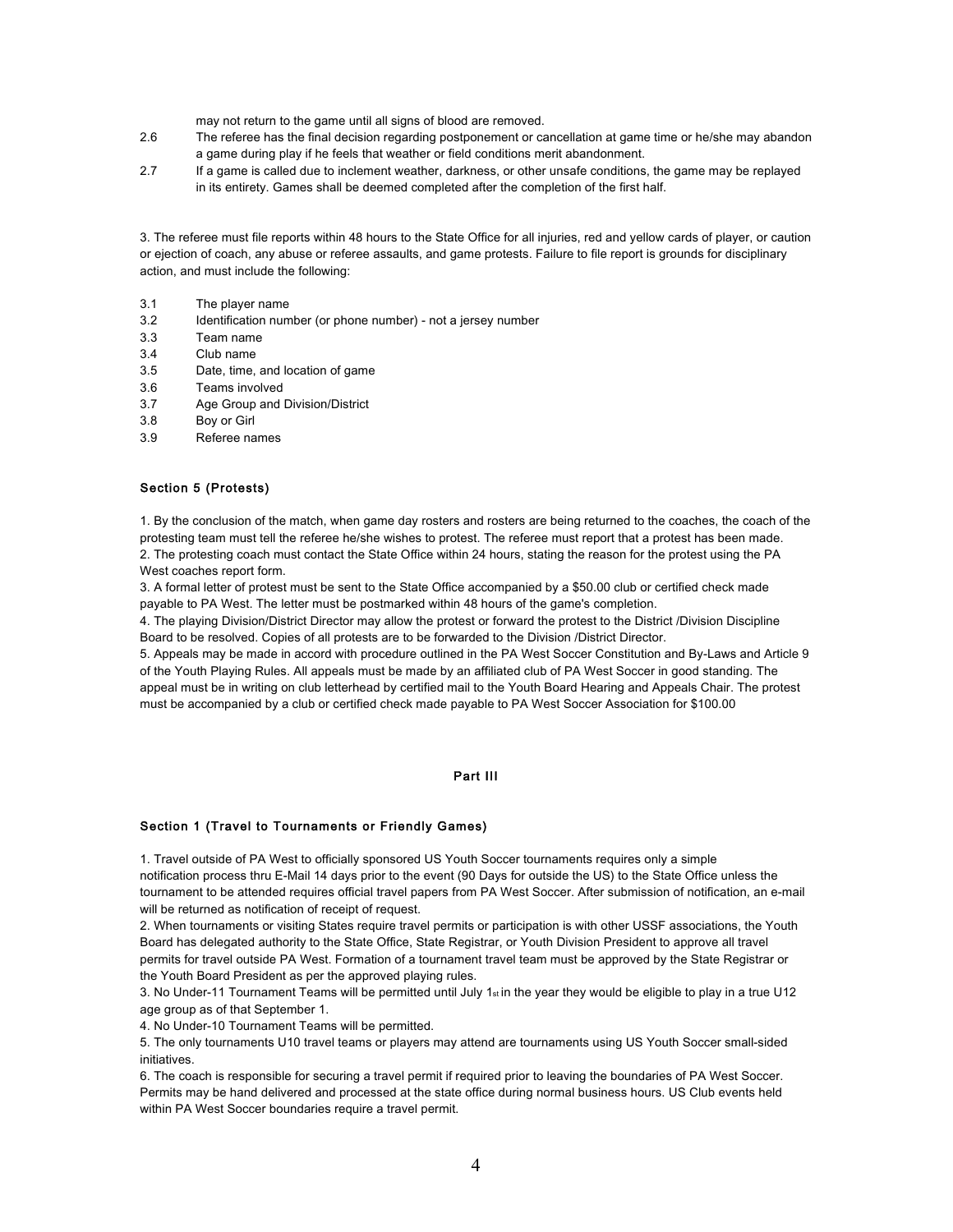7. Travel outside PA West Soccer without proper permits or without prior notification of the State Office, in general and when guest players are used is grounds for suspension or probation.

8. Any team forfeiting a league scheduled game in order to participate in a tournament will be fined \$100.00. Such team will also be denied entry into all PA West sanctioned tournaments for the remainder of that playing season. All make-up league games must be played by the end of the playing season as defined by the PA West Calendar.

9. Travel to participate in tournaments, leagues, friendlies, or exhibition games of other USSF members require permission from the State Office after tournament, league, or friendly game rules have been received. In most cases travel to these venues will not be covered by PA West Soccer medical or liability insurance. Teams so traveling must notify each player/parent of non-insurance coverage. Formation of a tournament travel team must be approved by the State Registrar or Youth Board President. Tournament rosters will only be approved if all players on such rosters are rostered on other US Youth Soccer teams.

10. Teams wishing to travel to tournaments during the month of August only, may use either the current year's stickered roster or the roster for the new year that will begin September 1st provided all players are of an eligible age to travel out of state at the time of the tournament.

# Section 2 (Guest Players)

Teams taking players to a tournament who will play as "Guest Players" (not rostered on the team) must complete a Player/Team Status Form for each participating guest player and submit with roster and travel permit request. A fee of \$15.00 will be charged each time a submission of change/addition is made other than with the original request. The Player/Team Status Form must be signed by an official of the player's current rostered team (if dual rostered, the higher division team). This rule does not apply to the PA West Open Tournament. Travel outside PA West Soccer without proper permits or without prior notification of the State Office when guest players are used is grounds for suspension or probation.

#### Section 3 (Approval of Travel/ Tournaments and Fees)

Except as provided in these rules regarding U-8, U-9, U-10 travel, there shall be no restrictions or limitations on travel providing the team submitting an application complies with all provisions of the US Youth Soccer Travel and Tournament Policy Manual including the use of the appropriate forms (refer to US Youth Soccer TTPM Section 201). According to USSF Policy 601-7 league play takes precedence over other travel. To be granted permission to travel during the normal PA West Soccer league sessions, a team may only travel on non-scheduled game weekends or have rescheduled any weekend games scheduled. It is the responsibility of the player and coach of the team traveling to notify in a timely manner other affected teams. It is recommended that all teams also carry copies of each player's birth certificate or other proof of age because some tournaments require or may request such proof (refer to US Youth Soccer TTPM Section 203 [c]). Any team forfeiting a league scheduled game in order to participate in a tournament will be fined \$100.00. Such team will also be denied entry into all PA West sanctioned tournaments for the remainder of that playing season. All make-up league games must be played by the end of the playing season as defined by the PA West Calendar.

1. A team that travels without having approval to travel as provided under Part II of the US Youth Soccer Travel and Tournament Policy Manual and PA West Soccer rules is subject to penalties by PA West Soccer and US Youth Soccer, including any or all of the following: monetary penalties, denial of permission to travel in the future, revocation of any approval given to travel that has not yet occurred, and suspension or termination of membership of the parties responsible. Violation of this rule could also result in disciplinary action against the coach or may make a team ineligible for any state sanctioned tournaments such as the Open or State Cup.

2. A second offense will require a disciplinary hearing for the coach with a minimum of one (1) year suspension. The club will also be subject to probation, suspension, or fine:

3. Only club checks accepted. Other forms of payment cause the permission to be rejected. (The club check is proof that the team has club permission to travel);

4. Fees for travel permits/email notification shall be:

- 1. FREE received in state office 21 days or more before the date of the tournament.
- 2. \$10.00 received in state office less than 21 days but more than 14 days from the date of tournament.
- 3. \$25.00 received in the state office less then 14 days but more than 7 days from the date of tournament.
- 4. \$50.00 received in the state office less than 7 days from the date of the tournament.

5. There will be a \$15.00 charge for each submission of change or addition (such as adding additional guest player/s. Note: the charge is per Submission Date).

6. Travel paper fees will be charged the above rates based on the submission date of the completed paperwork package (exceptions are high school players/teams traveling in November and college players/teams traveling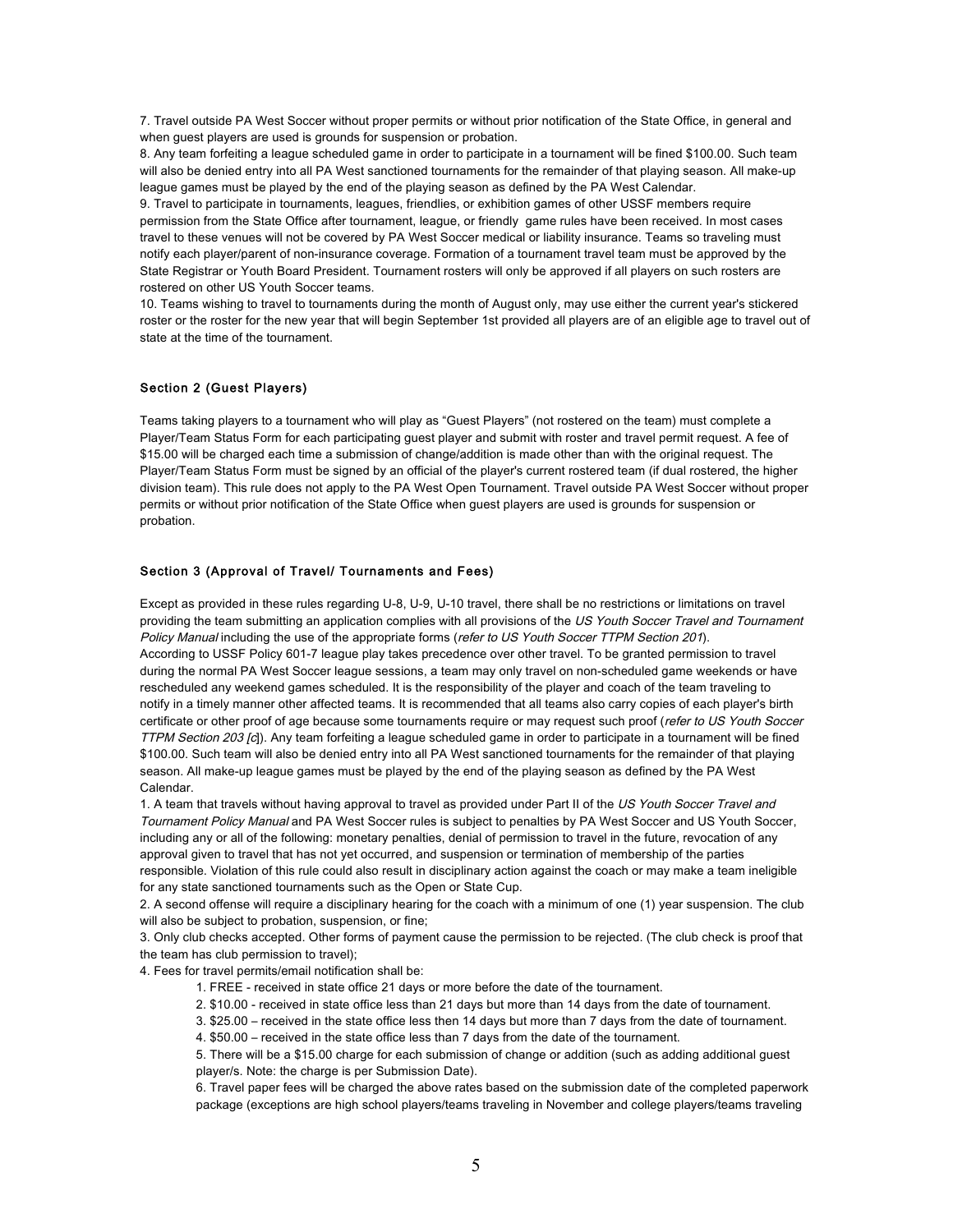in May).

7. Rosters not submitted at least 14 days prior to the date of the tournament will incur an additional fee of \$15.00.

5. Teams wishing to travel to countries outside the 50 states of the United States and the District of Columbia, must submit two (2) applications to travel and a \$50.00 check to USSF. These must be submitted at least 90 days in advance. PA West Soccer will forward to USSF for processing.

6. Tournament Hosting Fee: All tournaments not sponsored by PA West Soccer must pay an amount equal to the highest entry fee charged per tournament. All outdoor tournaments (from 3 v 3 up to and including 11 v 11) sponsored by PA West Soccer member clubs require state sanctioning.

# Section 4 (Out of State Teams)

Teams from other National Affiliates may play in PA West Soccer scheduled leagues providing the following rules are met:

1. Teams must have proof of registration with their parent organization

2. Teams agree to play within the rules and regulations of PA West Soccer

3. Teams must have a designated home field

4. Teams must use three (3) USSF referees per home game

5. All players and coaches will be issued PA West Soccer player passes; the passes are required at every game

6. All teams will be rostered on PA West Soccer travel roster forms

7. All rosters will be sent to the PA West Soccer State Registrar with the proper paperwork:

Birth Certificate; player picture attached to pass; copy of registration with affiliate

club; proper fee on a club check

8. The fee schedule for affiliate teams playing in PA West Soccer will be established by the Board of Directors with the advice of the Youth Board.

# Part IV

# Section 1 (Declaration)

1. Except as otherwise provided herein, each Club is responsible for declaring (pre-register) all playing teams and Academy level pools for the coming season with its District/ Division prior to August 1 for Fall play or March 1 for Spring play. Failure to do so may result in denial to play, or assignment to play in a different District/ Division. This is required for participation in any league, tournament, or other PA West Soccer sponsored activity during that session. There will be no refunds for teams subsequently withdrawing from play.

2. Each Classic Division Club is responsible for declaring (pre-registering) all playing teams for the coming season with its Division prior to July 15 for Fall or February 15 for Spring play.

3. Classic Division clubs must submit team registration fee at time of submission of Pre-Registration Form for each team it will be fielding in the coming session:.

4. All Club players/ coaches data must be uploaded to Affinity by March 15 and August 15 for the respective Spring or Fall Session.

# Section 2 (Rostering)

1. Teams U14 and older are permitted to roster a maximum of 22 players . Only 18 players may dress for a game.

- 2. U10 Travel Teams may only roster a maximum of 12 players
- 3. U11-U12 travel teams may only roster a maximum of 14 players
- 4. In-House and Academy Level One players are not considered teams and shall be rostered as player pools
- 5. A player may only play on more than one team in the Sunday League provided that all such play is with one soccer club.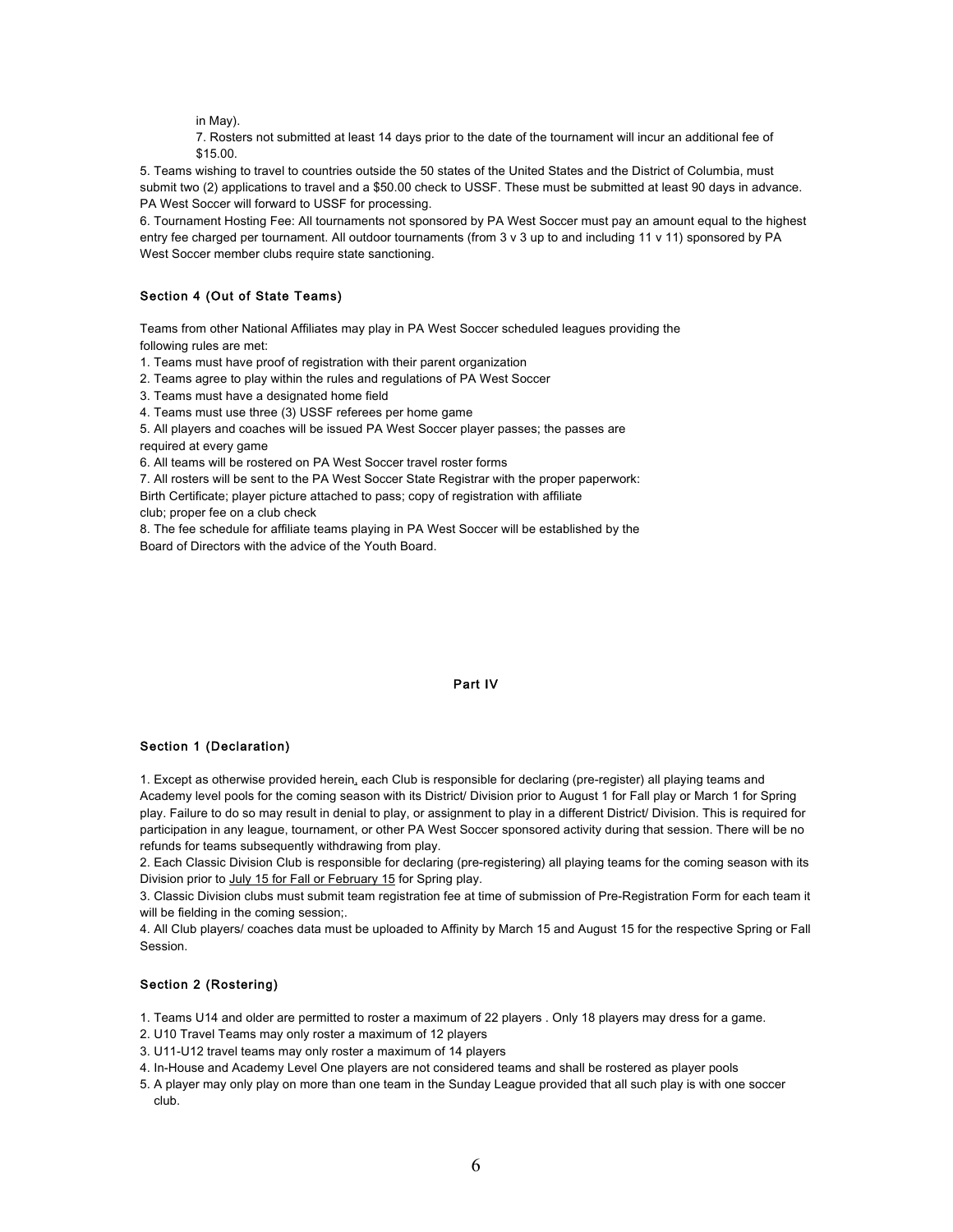6. A player playing on more than one team must indicate his/her primary team, and notify the coach of each team he/she is playing on more than one team. If no primary team is indicated, the higher ranked team (by Division and or Standings) shall be the primary team of that player.

7. In order to be rostered, all Classic Division players must submit a properly completed PA West Soccer Registration Form to their club registrar which will then be submitted to the Classic Division Registrar along with the team's official roster and player passes.

8. Training players do need to indicate the team they are training with, which then becomes their primary team.

9. Training players are registered, but not rostered. In order to guest on other teams, all rules and regulations apply and are based on the primary team of said player.

# Section 3 (Travel Rosters)

1. PA West Soccer only rosters teams who will play in its sanctioned leagues (except U-19 teams who may only roster to play in the National Championship series starting at the State level). Teams/clubs fraudulently rostering teams and then not playing in leagues registered for will be subject to a discipline hearing which could result in denial to play in any PA West Soccer activity for a period of at least one (1) year.

2. ALL Rosters must be printed using the State Player Registration System.

3. Official Rosters can only be printed once approved. Classic league: Teams must submit their rosters from the previous state cup with their registration.

4. All Classic Division players must submit a properly completed PA West Soccer registration form before they can be considered registered to a club/team. Player passes are not part of the registration documentation; they are part of the rostering process that follows the registration process and are required for play.

5. Clubs must submit a list of all in-house players to be registered in their respective age groups. U6, U8, U10, etc.

6. TOP Soccer children will not play by age but by their individual ability.

7. All coaches, managers and volunteers must complete a clearance through the Online Risk Management System, or supply a copy of their Act 33/34 Anyone not submitting one of these forms will not be permitted to roster

8. At the end of the Fall session, Division 4, 5 and 6 teams may reorganize their rosters. Total revisions are permitted.

#### Section 4 (In-House Rosters)

1. All in-house registration must be submitted to the state office through the State Player Registration System

2. Check for \$14.50 per player not previously paid for on travel team.

3 Rosters will be approved once payment arrives in state office. If club includes in-house registration fees with travel registration check, it should be noted when sending check to the state office so the appropriate reconciliation can be completed between registration and payment.

#### Section 5 (Registration Fees)

1. In-House and Divisions 4, 5 and 6 In-House \$9.50 Travel and Academy Level One Players (1 fee per player) \$14.50 Travel team \$25.00

2. Clubs registering only for the travel program (except those Clubs having joined only for travel prior to January 01, 2012) Travel Players (1 fee per player) \$19.50 Travel team \$50.00

3. Divisions 1, 2 and 3 U11 Academy \$350.00 per team U12 Teams (8 v 8) \$350.00 per team Team Fee (per team – club sponsoring only 1 team) \$600.00 per team \* Team Fee (per team – club sponsoring 2-4 teams) \$500.00 per team \* Team Fee (per team – club sponsoring 5+ teams) \$425.00 per team \* \*Includes up to 18 players (additional players will be \$20.00 per player)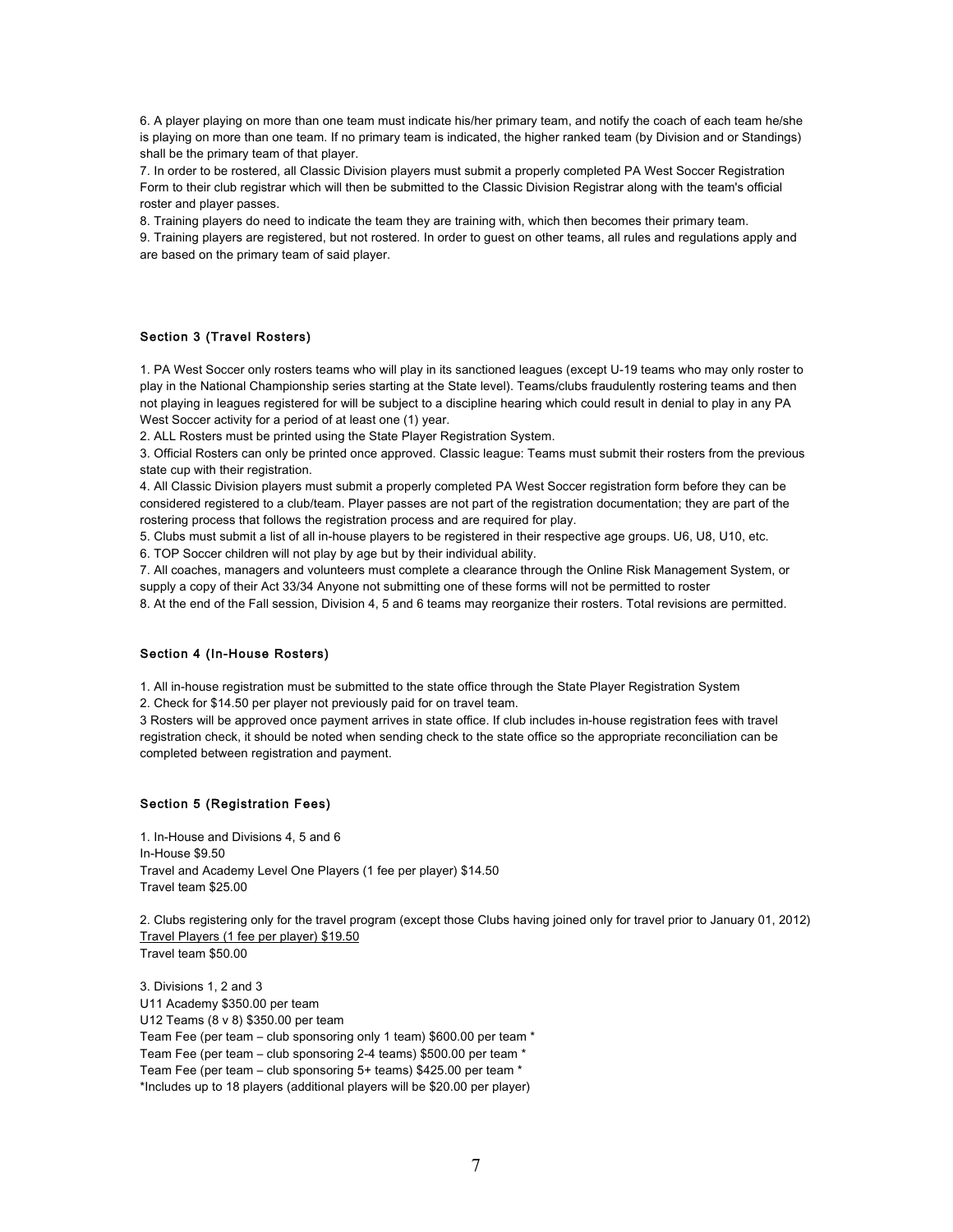# Section 6 (Player Passes)

1. Player passes are required for all Divisions, except in-house and Academy Level One, and valid for one Season (Year).

2. Acceptable forms of ID for player registration:

Original birth certificate. Copy of birth certificate. Uniformed services id and privilege card (DD Form 1173) Board of health records Passport ICE certificate issued by immigration Current Driver's license

3. All passes must reflect the true age group of the player.

NOTE: Baptismal or religious certificates or affidavits are not acceptable.

# Section 7 (Adds, Deletes, Transfers)

3. Transfers

All Division 1, 2, and 3 teams must fill out the Player/Team Status Form when releasing or transferring a player. Only five (5) transfers are permitted throughout the seasonal year. The old player pass must be submitted with all releases. No transfers are permitted without verification of released player. A transfer is any player dropping from a team and being placed on another team either within the same or other club. A player who is released from a Classic Division team during a playing season may not play for another Classic team during the same playing season. All Classic Division player and coaches passes must be laminated after being approved by registrar. Such passes are only good for one seasonal year. 4. For Divisions 1, 2, and 3 Player/Team Status Form must accompany these rosters. At the time a team names its National Championship roster it may not have more than five (5) previously rostered players. Transfer from Classic teams is restricted (See PA West Soccer Youth Playing Rules).

- 5. Classic Division Transfer Process
- 1. Transfer request window December 1st to January 31st every year.
- 2. Write letter of request of transfer. Sent letter to State Office and copy to Classic Division Director. At this point, the player should not be talking with other Classic Division Clubs or teams.
- 3. Complete Voluntary/Involuntary release form along with the transfer request form. Both forms require team official and club official signature, and the pass to be sent into the State Office/ State Registrar. The release form removes player from current roster but does not permit them to talk to other Clubs/ teams in the Classic Division.
- 4. Once the transfer letter is reviewed and approved, a letter will be sent to the parents approving or denying the transfer. If the request is granted, the current Club has up to 4 weeks to remove the player. The player at this point can also begin to look for a new Club/ team to play for in the Spring.

# Section 8 (Player/Teams requesting to play out of State, or from out of State)

1. Player Requesting Play in Another State

1. Must receive a copy of the Permission to Play Form signed by other State Registrar and team official 2. Complete PA West Soccer Permission to Play Form and have signed by designated PA West Soccer State Official\*

- 3. Complete the Individual Player Registration form
- 4. Complete PA West Soccer player pass and have stickered by designated PA West State Official \*
- 5. Indicate on form which team will be primary team for State Cup Competition
- 6. Submit all forms/fees to PA West Soccer for approval
- 2. Player Requesting Play in PA West Soccer from Another State
	- 1. Must begin permission process in home State Association
	- 2. Submit other state player pass and have stickered by that state's State Registrar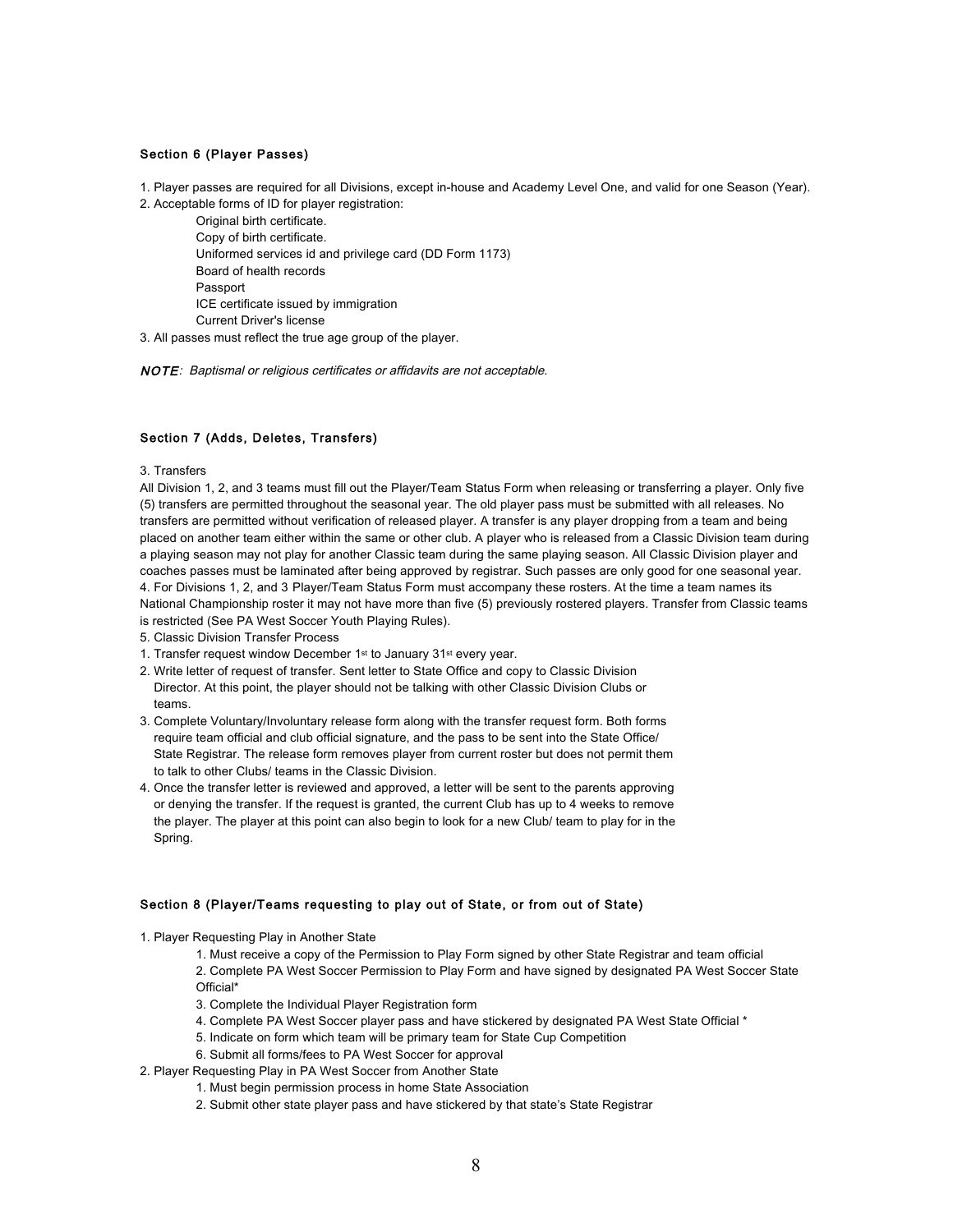- 3. Indicate on form which team will be primary team for State Cup Competition
- 4. Submit all forms/fees to receiving state/district/division registrar
- 3. Team Requesting Play in Another State
	- 1. Obtain permission from Youth Board first
	- 2. Must receive a copy of the Permission to Play Form signed by other State Registrar and team official

3. Complete PA West Soccer Permission to Play Form and have signed by designated PA West Soccer State Official \*

- 4. Complete PA West Soccer player pass and have stickered by designated PA West State Official \*
- 5. Indicate on form which team will be primary team for State Cup Competition
- 6. Submit all forms/fees to receiving state
- 4. Team Requesting Play in PA West Soccer State Association from Another State Association
	- 1. Obtain permission from playing Division first
	- 2. Must begin permission to play in home state association
	- 3. Submit other state player pass and have stickered by that state's State Registrar
	- 4. Indicate on form which team will be primary team for State Cup Competition
	- 5. Submit all forms/fees to receiving state/district/division registrar

\*NOTE: Designated PA West Soccer State Officials are the State Registrar and Youth Board President.

#### Section 9 Application to Sponsor non-affiliated teams

- 1 The PA West Youth Board authorizes the Classic Board to approve applications to sponsor a team (Youth Playing rules 7.2.8) if the following criteria is met:
	- 1 sponsoring Club identifies the team and Club to be sponsored
	- 2 sponsoring Club assures that sponsored team followed PA West Rules Procedures and Regulations one Year prior to the application
	- 3 sponsoring Club assumes full responsibility for the sponsored team
	- 4 Applications need to be in writing and signed by both Club Presidents
- 2 Approved applications are valid only for the upcoming or remaining season the sponsoring Club applies for, and cannot exceed one seasonal playing year. Applications need to be submitted for each playing season.

# Part V

# Section 1 (Purpose)

1. PA West Soccer is organized to provide non-profit, public, educational soccer, development and competition. The Youth Board shall facilitate this purpose and do all in its power to encourage good wholesome competition for the youth in the Western Pennsylvania area.

2. The purpose of the Youth Division shall be to organize, encourage, develop, educate, promote, and provide and opportunity to participate and to administer soccer among the youth players of all abilities.

# Section 2 (Meetings)

1. The Youth Board shall meet the second Monday of every month. Meetings in December and the month of the State Council Meeting (AGM) are not required.

2. All voting members are required to attend the monthly meeting. When a voting member is unable to attend a scheduled meeting, he/she may send an alternate representative as a proxy with full voting rights providing the regular member has notified the Youth Board President in writing before the business meeting commences.

3. The Youth Board shall conduct its normal business at each meeting except that when a meeting is held with proxy representation comprising 33% or more of the voting members, decisions and actions of said meeting must be confirmed at the next regular Board meeting where proxy representation totals less then 33% of the voting members. Affiliated clubs and participating teams are guaranteed representation by the Constitution. Voting members who miss meetings and do not provide representation are denying their constituents due representation. Voting members missing two consecutive meetings and not providing proxy representation will be subject to a hearing before the Youth Board of directors to show cause why he/she shall not be removed from office.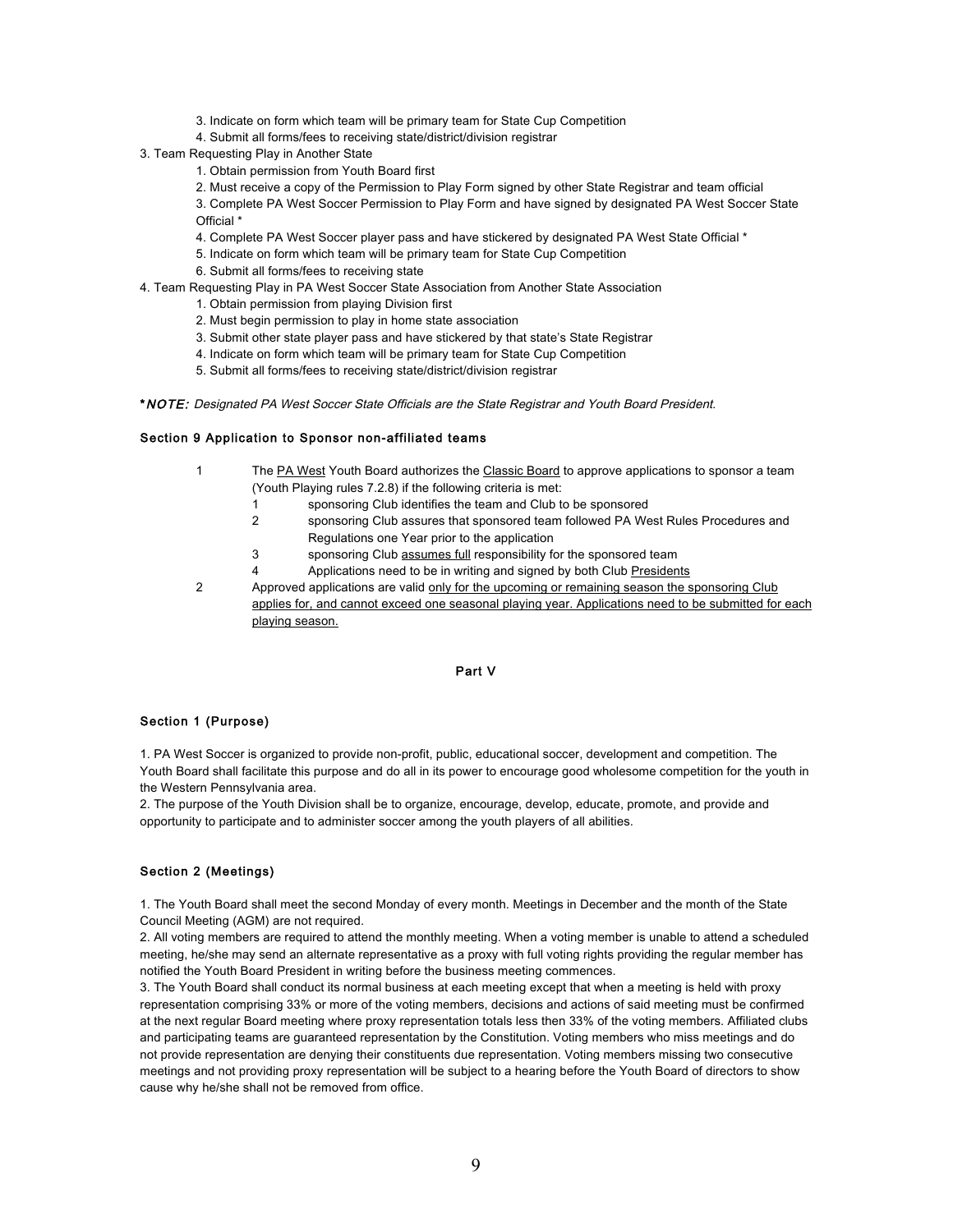4. The Agenda for Youth Board Meetings shall be as follows:

Call to Order Roll Call (Written or Verbal) Proxy credential check (if appropriate) Approval of Minutes Election of officers (yearly or based on vacancies) Correspondence District, Division, Committee Reports Old Business New Business Good of the Game (if appropriate) Adjournment

5. Agenda items must be received by the Chair 10 days prior to the meeting date. Written notification of meeting and agenda will be provided at least seven days prior to meeting. Agenda topics may be switched at the discretion of the chair with the concurrence of a majority of voting members present.

6. Non-Board members may address the Board under the following circumstances:

- 1. at request of the chair providing such topic is included on the agenda and provided seven days prior to the meeting;
- 2. thru written request filed with the Chair 10 days prior to the meeting;
- 3. at the discretion of the Chair with the concurrence of a majority of voting members present.

7. The Constitution requires all committees (not districts/divisions) to file monthly reports with the Secretary of the Youth Board and the PA West Soccer State Office and PA West Soccer Executive Board when activity warrants.

8. All Youth Board members shall be required to submit a monthly report at each regularly scheduled meeting. Such reports shall be submitted to the Chair and shall contain a list of activities and requests for action from the Board. Action items should be highlighted and listed at the bottom of the report.

# Section 3 (Youth Board President)

1. Preside over all Youth Board meetings of PA West Soccer and shall set agenda and order of business.

2. Sit as an ex officio member of any and all committees.

3. Submit monthly report to Youth Board, and Board of Directors

- 4. Enforce all decisions of the Youth Board.
- 5. Enforce all rules and regulations.

6. Shall submit to the Youth Board of Directors nominations for these positions (State Cup, Open tournament, Hearing

and Appeals, Recreation Director, State Registrar, and Secretary) at the first meeting of the seasonal year for its approval 7. Appoint chairman of additional committees subject to majority vote of the Youth Board

8. Create additional ad hoc committees as needed

9. Appoint Interim District/Division Director or act as Interim District/Division Director in the event of a vacancy. Such appointment shall not exceed a maximum of six months until a special District/Division election shall be held for the purpose of electing a new District/Division Director. An appointed Interim Director shall have full voting powers; an acting Interim Director may not have additional voting powers other then those granted to the Youth Division President (Youth Vice President).

10. Appoint or act as interim Club President in the event of a vacancy. Such appointment shall not exceed a maximum of six months until a special election shall be held for the purpose of electing a new Club President.

11. Act on behalf of the Youth Board when necessary until said action may be ratified by the Youth Board.

- 12. Direct necessary Youth Board correspondence.
- 13. Represent the Youth Division on the Executive Board with voting power
- 14. Authorized to sign player passes, rosters and travel permits
- 15. Authority to permit tournament travel teams.

16. Authority to grant indoor hosting permits and indoor travel permits.

17. Represent PA West Soccer Youth Division at the Regional and National Meetings. Shall be the sole voting

representative at Regional and National US Youth Soccer meetings and have the authority to delegate such voting rights as may be needed.

18. Present to the Executive Board the Youth Division's business including budget, policy requests, and be responsible for the implementation of PA West Soccer policies and administrative By-Laws within the Youth Division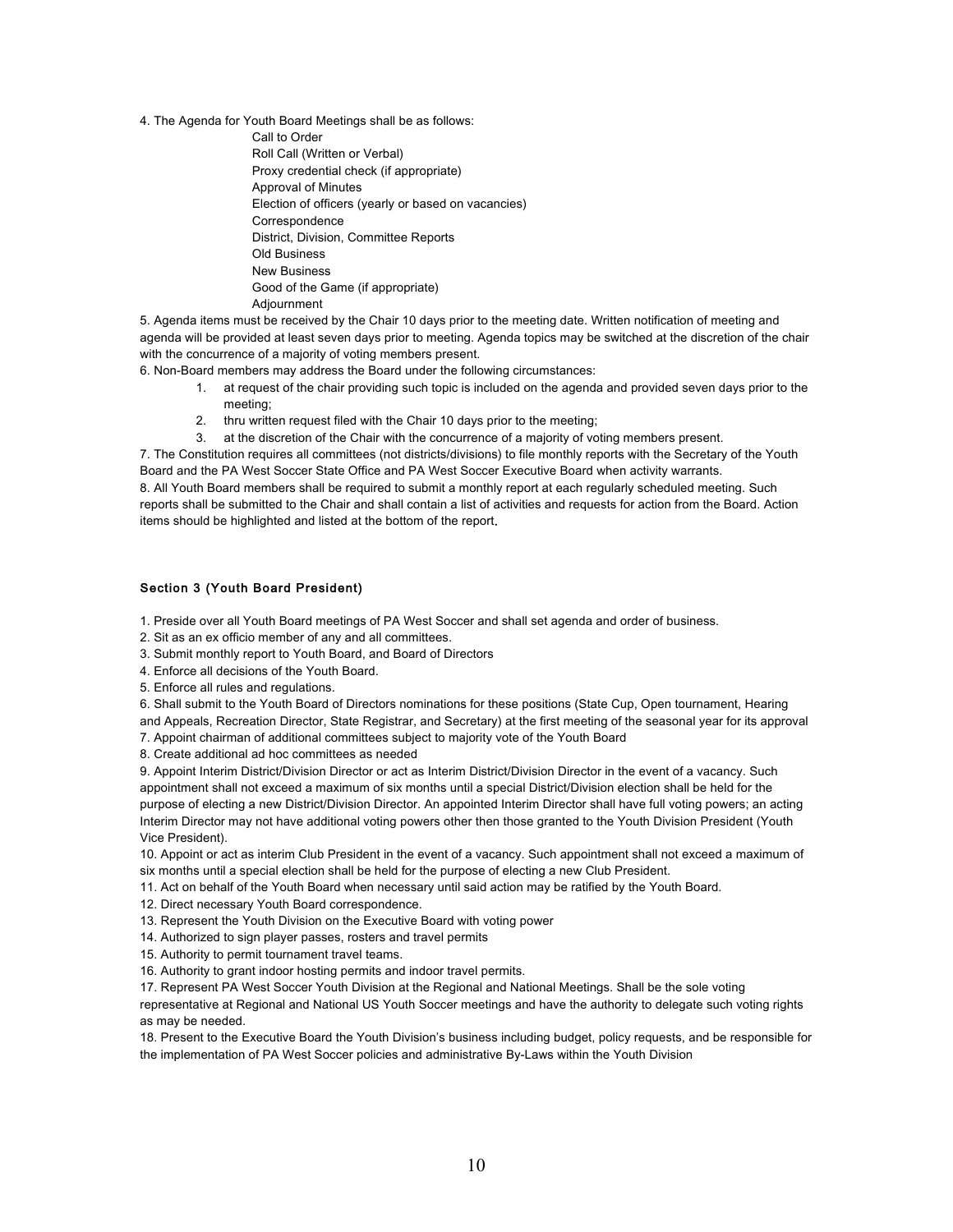# Section 4 (District / Division Director)

1. Authority to manage travel for the travel teams within said District/ Division

2. Responsibility for representing the clubs within its geographic District (District only)

3. Hold a minimum of two (2) meetings a year for district clubs (District), or teams (Division)

4. Conduct yearly election at the first meeting after January 1 for the positions of District/ Division Director, Deputy

Director, Secretary, Disciplinary Committee Chair, and (District only) Referee Representative.

5. Notify clubs electronically of organizational meetings.

6. Responsible for holding Disciplinary within a timely period.

7. May formulate District/ Division Playing Rules providing such rules are in agreement with FIFA, USSF, US Youth Soccer, and PA West Soccer Rules. Such rules must be written and approved by the Youth Board. District/ Division rules must be on file with the Youth Board President, Secretary, and State Office before becoming effective. Rule changes can only become effective at the start of each playing year and must be passed by the Board prior to June 1

8. Promote PA West Soccer programs, competitions, and events

9. Appoint or cause elections to be held for Age Group Commissioners.

10. Conduct the affairs and business of the District/ Division

11. Direct or create the District's/ Division playing schedule

12. Shall receive all protest and appeals on playing matters and games within the respective District/ Division.

13. Responsible to its membership for distribution of all PA West Soccer Association Rules and Regulations (District only)

14. Establish additional ad hoc committees (District only)

15. In intra-divisional play, the Director has the discretionary power to waive certain Rules and Regulations for special circumstances and for Playing District/ Division competition provided that the Youth Board is advised in writing and assents to such waiver.

16. Attend all Youth Board of Directors Meetings and any special meetings that are scheduled and report on activities of the District/ Division.

17. Submit items for the agenda for consideration 10 days prior to the meeting.

18. Submit at the meeting any problems or needs to be addressed.

19. Approve all District/ Division expenses for payment.

20. Serve on committees, and/or appoint or elect members from the District/ Division to serve on committees.

21. Submit a monthly report with the Secretary and Youth Board President 10 days prior to Youth Board meetings, unless provided at the meeting.

# Section 5 (Deputy District/ Division Director)

Reports directly to the District Director. Shall serve as District Director and proxy for the Youth Board in the absence of said Director.

## Section 6 (State Cup Chair)

1. Reports directly to the Youth Board President

2. Responsible for the PA West Soccer State Cup Tournament

3. Submits a monthly report with the Secretary of the Youth Board and the State Office when activity occurred.

4. Submits a report including a financial report with the State Office which shall be published in the Annual

5. Responsible for the formulation of tournament rules and budget that shall be approved by the Youth Board by the end of the Year.

6. Authority to run State Cup Tournament and make sound decisions for betterment of all participants consistent with Youth Board, Regional and National Rules and regulations.

7. Source of information for Regional Cup and National Cup tournaments.

8. Primary liaison with Regional Cup Committee.

# Section 7 (Open Tournament Chair)

1. Reports directly to the Youth Board President

2. Responsible for the PA West Soccer Open Tournament

3. Submits a monthly report with the Secretary of the Youth Board and the State Office when activity

4. Submits a report including a financial report with the State Office which shall be published in the Annual Report

5. Responsible for the formulation of tournament rules and budget which shall be approved by the Youth by the end of the Year.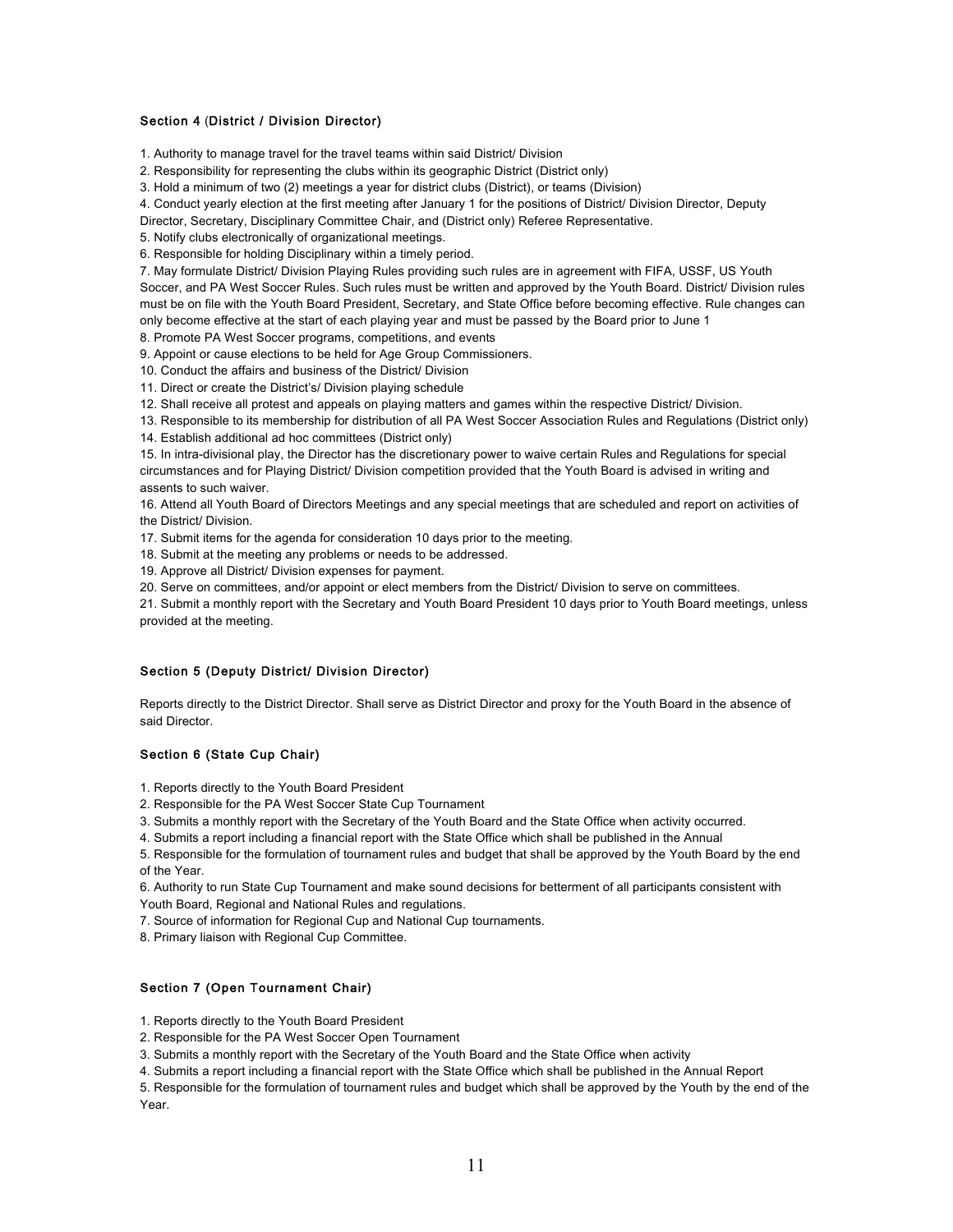6. Authority to run Open Tournament and make sound decisions for betterment of all participants consistent with Youth Board, Regional, and National Rules and regulations.

7. Publicize Tournament and encourage maximum participation from PA West Soccer registered in-state teams.

### Section 8 (Hearing and Appeals Chair)

1. Reports directly to the Youth Board President

2. Receive and review weekly lists (in season) of rule violations by players or coaches (yellow or red cards). Insure District/Division action where necessary.

3. Submit a monthly report with the Secretary of the Youth Board and the State Office when activity warrants

4. Submit a final report with the State Office that shall be published in the Annual Report

5. Required to follow all of the procedures of the PA West Soccer By-Laws in hearing and handing down decisions on protests and appeals.

6. Shall present the decision to the Youth Board for approval. The Board may overturn a committee decision by a threequarters vote of total voting members present

7. May not hear a protest or appeal until the proper paperwork including certified check or money order is received.

8. Submit decision for publication online.

# Section 9 (Youth Board Secretary)

1. Reports directly to the Youth Board President.

2. Take or direct the taking of all Youth Board meeting minutes.

3. Direct the keeping of files and correspondence.

4. Answer correspondence as directed by the Youth Board President

### Section 10 (Recreation Director)

1. Reports directly to the Youth Board President.

2. Shall be the source of information and programs available through US Youth Soccer and other regional/national bodies regarding In-House (Recreational) materials.

3. Shall be the primary contact for PA West Soccer clubs for above recreational materials.

4. Shall be the PA West Soccer member on the Regional Recreation Committee.

5. Shall promote and foster the establishment and expansion of In-House programs in all PA West Soccer clubs.

6. Shall oversee, organize, and promote the District Teams.

# Section 11 (State Registrar)

1. Reports directly to the Youth Board President

2. Direct the keeping of a complete record of all teams and players for the purpose of player registration, team affiliation, voting, and fee assessment.

3. Direct the provision of such records for use by Treasurer and for insurance payments.

4. Authority to issue duplicate player/coaches passes in the event of loss or destruction.

5. Authority to grant team permission to travel to out of state tournaments. May delegate to State Office to sign required forms.

6. Authority to grant team permission to travel to tournaments when application has been received less then seven (7) days before tournament date.

7. Authority to grant permission for tournament teams to travel to out of state tournaments.

8. Authority to grant exceptions to registration procedures (such as necessary IDs) when such exception is not contrary to PA West Soccer policy but for the fostering of soccer within PA West Soccer.

9. Authority to approve registration of out-of-state or PA West Soccer players to play out of state providing all the required paperwork has been received from the other state association involved. May delegate to State Office.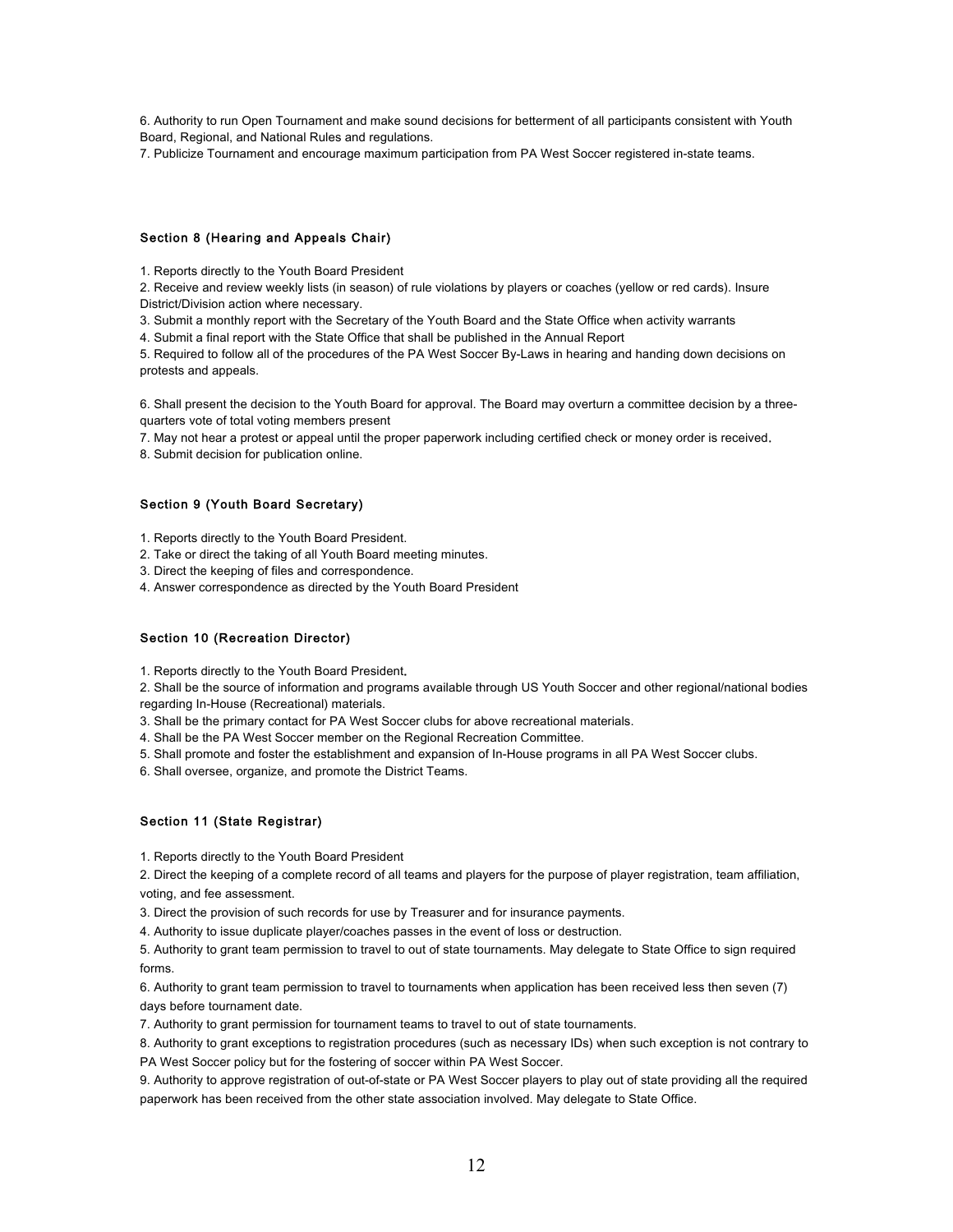10. Insure all Club Registrars are in compliance with PA West Soccer policies and Youth Board registration rules and adhere to them and submit necessary fees and paperwork in a timely manner.

11. Chair the Registration Committee and adopt new procedures as needed providing such rules are approved by the Youth Board.

### Section 12 (District/Division Secretary)

1. Shall be elected from the members of the District/Division at the first meeting after January for a term of one year

2. Take or direct the taking of all District/Division meeting minutes.

3. Publish all meeting notices for the above meetings.

4. Direct the keeping of files and correspondence.

5. Answer correspondence as directed by the District/Division Director

6. Receive and maintain a copy of all submissions as directed by the duties of other District/Division officers.

# Section 13 (District/ Division Disciplinary Chair)

1. Reports directly to the District/Division Director.

2. Receive and review weekly lists (in season) of rule violations by players or coaches (Yellow or red cards). Insure District/Division action where necessary.

3. Conduct hearings when directed by District/Division Director and responsible for assisting District/Division Director in maintaining discipline throughout District/Division.

4. Submit copy of decisions and meeting minutes to District/Division Director, State Hearing and Appeals Chairperson and State Office. (The State Office shall send the official findings of the committee to all parties in accordance with the US Youth Soccer rules and a copy of all appeals procedures will be done by certified mail

5. Required to follow all of the procedures of the USSF in hearing and handing down decisions on protests

6. Shall present the decision to the District/Division Director for approval.

7. Shall establish the committee based on election or appointment at the first meeting after January 1.

8. May appoint a substitute Chairperson from the committee if unable to attend.

9. May not hear a protest or appeal until the proper paperwork including certified check or money order is received.

10. Must hold hearings within thirty days of the infraction. Failure to do so will result in action by the President of the Youth Board

11. Must insure all parties involved are given written notice of time, place, and a copy of the charges in accordance with the USSF, US Youth Soccer Appeal rules

12. Submit decision for publication to all newspapers published by PA West

### Section 14 (Age Group Commissioners)

1. Elected or appointed the first meeting after January

2. Report to the District/Division Director.

3. Primary contact between Director and teams in an age group.

4. Oversees a league or all leagues within the age group

5. Creates schedule, contacts coaches, and receives game results weekly from his/her coaches. Monitors and insures all teams are submitting game time schedules as per Youth Division Playing Rules. Reports consistent violations to District/Division Director.

6. Resolves minor disputes between teams/coaches in the section (such as color of uniform and/or game times).

7. Publishes game results

8. Prime contact with the Open tournament committee for data needed on teams entering the Open.

#### Section 15 (American Cup Chair)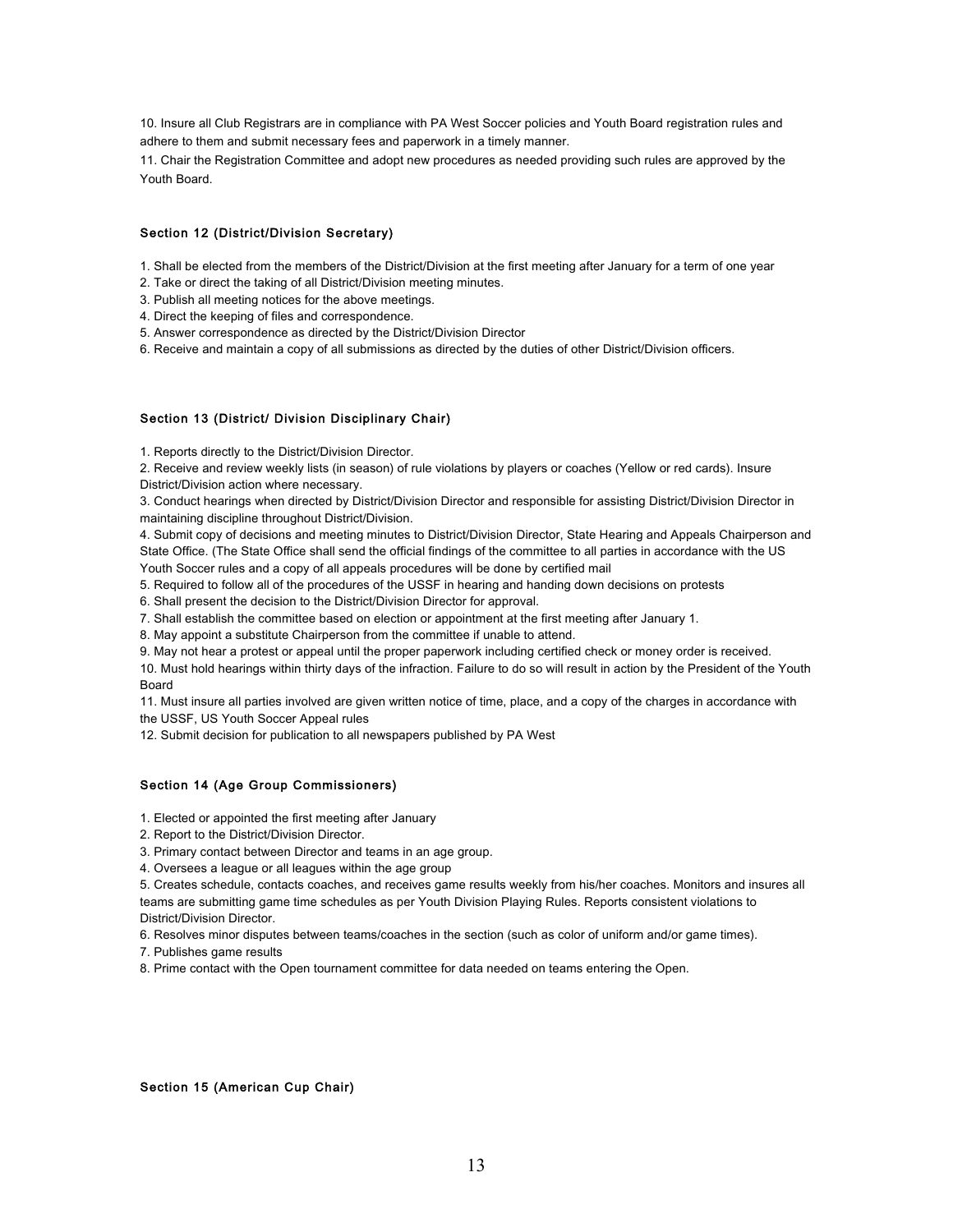1. Reports directly to the Youth Board President

2. Responsible for all American Cup Festivals. Monthly reports shall be filed with the Secretary of the Youth Board and the state Office when activity warrants

3. Submits a final report and financial report with the State Office for publication in the Annual Report

- 4. Formulates rules and budget that shall be approved by the Youth Board
- 5. Advise and be available as a consultant for all organizations sponsoring an American Cup Festival.
- 6. Liaison with State Office regarding distribution of materials and set-up of festivals.

# Section 16 (TOP Soccer Chair)

1. Reports directly to the Youth President

2. Responsible for all TOP Soccer programs. Monthly reports shall be filed with the Secretary of the Youth Board and the state Office when activity warrants

3. Submits a final report and financial report with the State Office for publication in the Annual

4. Formulates rules and budget that shall be approved by the Youth Board

5. Advise and be available as a consultant for all organizations sponsoring a TOP Soccer program.

6. Liaison with State Office regarding distribution of materials and set-up of festivals.

7. Work with TOP Soccer programs and advise ideas and topics for improvement and expansion.

8. Coordinate with National and Regional programs.

9. Publicize program.

10. Seek alternate funding sources.

11. Keep abreast of ADA Act and happenings in the disability world.

# Section 17 (Soccer Across America Chair)

1. Reports directly to the Youth President

2. Responsible for all Soccer Start activity. Monthly reports shall be filed with the Secretary of the Youth Board and the State Office when activity warrants

3. Submits a final report and financial report with the State Office for publication in the Annual

4. Formulates rules and budget that shall be approved by the Youth Board

5. Advise and be available as a consultant for all organizations sponsoring a Soccer Start program.

6. Liaison with State Office regarding distribution of materials and set-up of programs.

7. Work with Soccer Start programs and advise ideas and topics for improvement and expansion.

8. Coordinate with National and Regional programs.

9. Publicize program.

10. Seek alternate funding sources.

# Section 18 (Rules Committee Chair)

1. Reports directly to the Youth Board President

2. To become familiar with and thoroughly understand/know PA West Soccer, Regional and National US Youth Soccer playing and administrative rules as they apply to the Youth Division Playing Rules.

3. To review and present to the Youth Board changes in playing rules for each playing division.

4. To be the guardian of all Youth Division playing rules.

5. To accept playing rule changes for review from individuals or clubs providing they are submitted according to procedures as established in the PA West Soccer Constitution.

# Section 19 (Membership Committee Chair)

1. Reports directly to the Youth Board President

2. Preside over new member applications

3. Recommend changes in applications, Constitution, and By-Laws to bring the applicant in line with PA West Soccer membership requirements.

4. Recommend changes in applications, structure, playing rules, and other programs that are needed to bring the applicant in line with PA West Soccer membership requirements.

5. Recommend applicants for acceptance and membership to the Youth Board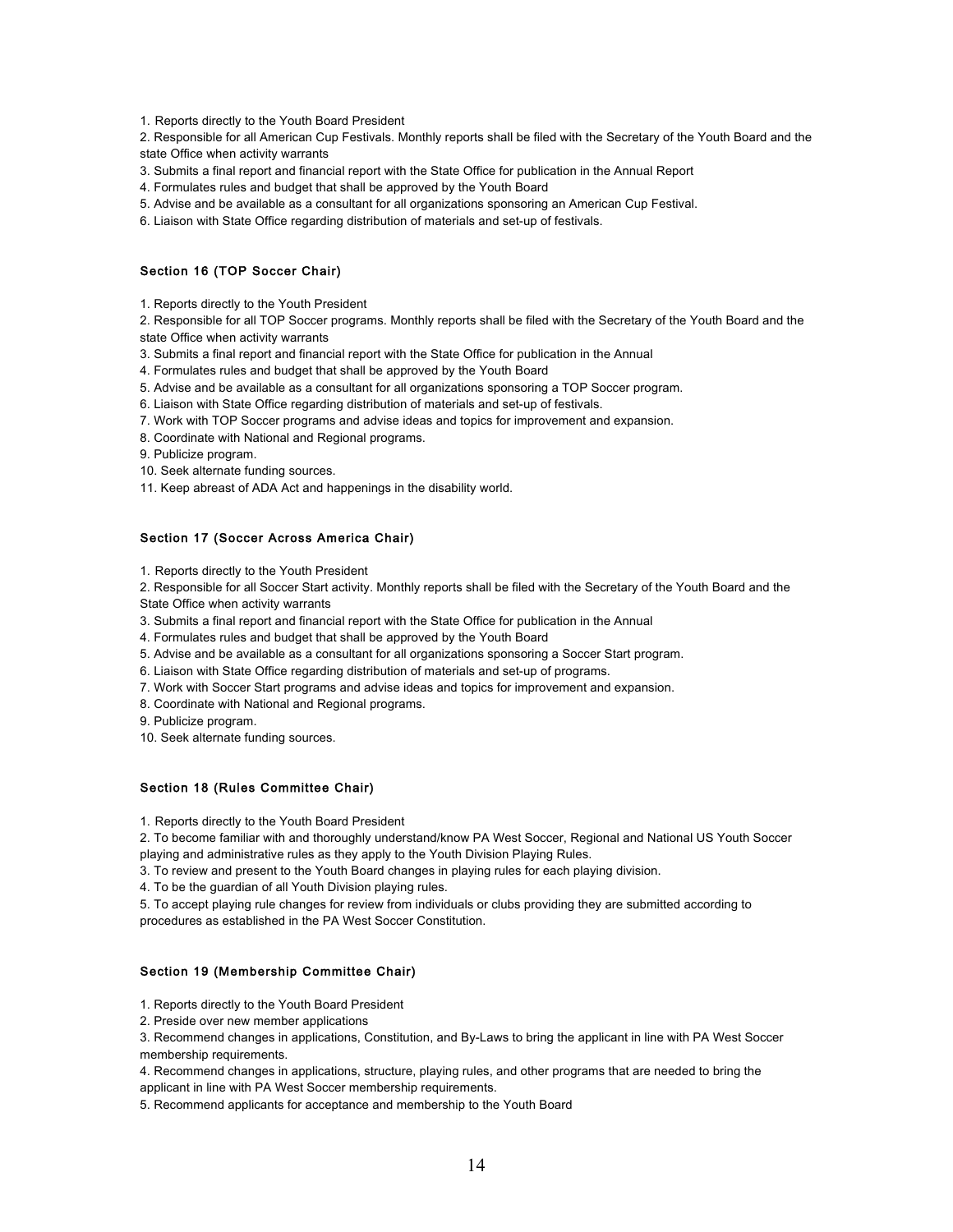### Section 20 (Indoor Committee Chair)

The Committee is to investigate the sanctioning of indoor play/ leagues/ facilities and to present recommendations/ guidelines to the YB. The committee would then be charged to oversee and implement any measures towards indoor soccer.

#### Section 21 (Mediation Committee Chair)

Non Hearing related disputes can be referred to the Committee for arbitration. The committee is then to conduct fact findings and to recommend further proceedings to the YB.

### Section 22 (Division 1, 2 and 3)

#### 1. Administration

1. Division 1, 2 and 3 shall be governed by a Board of Directors and Voting Members.

The members will be made up of one (1) representative from each of the PA West Soccer registered Classic clubs in good standing and one voting member for every eight (8) PA West Soccer registered non-classic club teams in the classic league.

2. The Division Director as well as the Division Board of Directors shall be responsible to the PA West Soccer Youth Board for proper operation of Division 1, 2 and 3. The Division shall meet at least once before each playing session. A quorum at any special meeting or bi-annual meeting of the League shall consist of 50% (rounded up to next higher number) of the voting members in good standing.

3. The Division Board shall have the following officers:

- Division Director
- Assistant Director
- Boys Commissioner
- Girls Commissioner
- Secretary
- Hearings and Appeals Chair

4. The officers shall be elected by the recognized voting Members, shall serve a one-year term, and may be reelected for subsequent one-year terms. Officers need not necessarily be current Members.

- 5. Officers shall be elected by the membership at the meeting held prior to the spring playing session.
- 6. These rules shall not preclude anyone from assuming concurrent offices.
- 7. The Membership shall have the following duties and responsibilities:
	- 1. Elect the Division officers;
	- 2. Establish entry fees and other fees necessary for the operation of the Division 1, 2 and 3
	- 3. Approve the Division budget as required by the PA West Soccer Youth Division
	- 4. Recommend, administer and enforce Division 1, 2 and 3 rules.

2. The Division Director is charged with the overall administration of the Division 1, 2 and 3 leagues. The director shall appoint such committees, as necessary to carry out such function. The director shall be responsible for the day-today operations of these division's. The director shall oversee the financial operations of the division. The Director shall represent the Classic Clubs on the PA West Soccer Youth Board.

3. The Assistant Director shall have the authority to perform the duties of the Division Director in their absence. The Assistant Director will have the authority to attend, act and vote (to the extent permitted) at PA West Soccer meetings in the absence of the Division Director

4. The Secretary shall be responsible for having a record taken of the minutes of all Committee meetings and keep records of scores. He shall have available at all meetings copies of the minutes of previous meetings and shall act as historian. The Secretary may appoint, with membership approval, an assistant.

5. The Girls and Boys Commissioners shall be responsible to schedule and track the session games as directed by the membership's competition committee and collect the session game cards. Commissioners may appoint age group assistants to assist in their duties.

6. The Hearings and Appeals chair shall be responsible for chairing the Disciplinary Committee. The chair shall have the duties and responsibilities provided for in the PA West Soccer Youth Division Playing Rules.

#### 7. Organizational Meetings

The Division Director is required to hold at least two (2) organization meetings per year, one for fall and one for spring.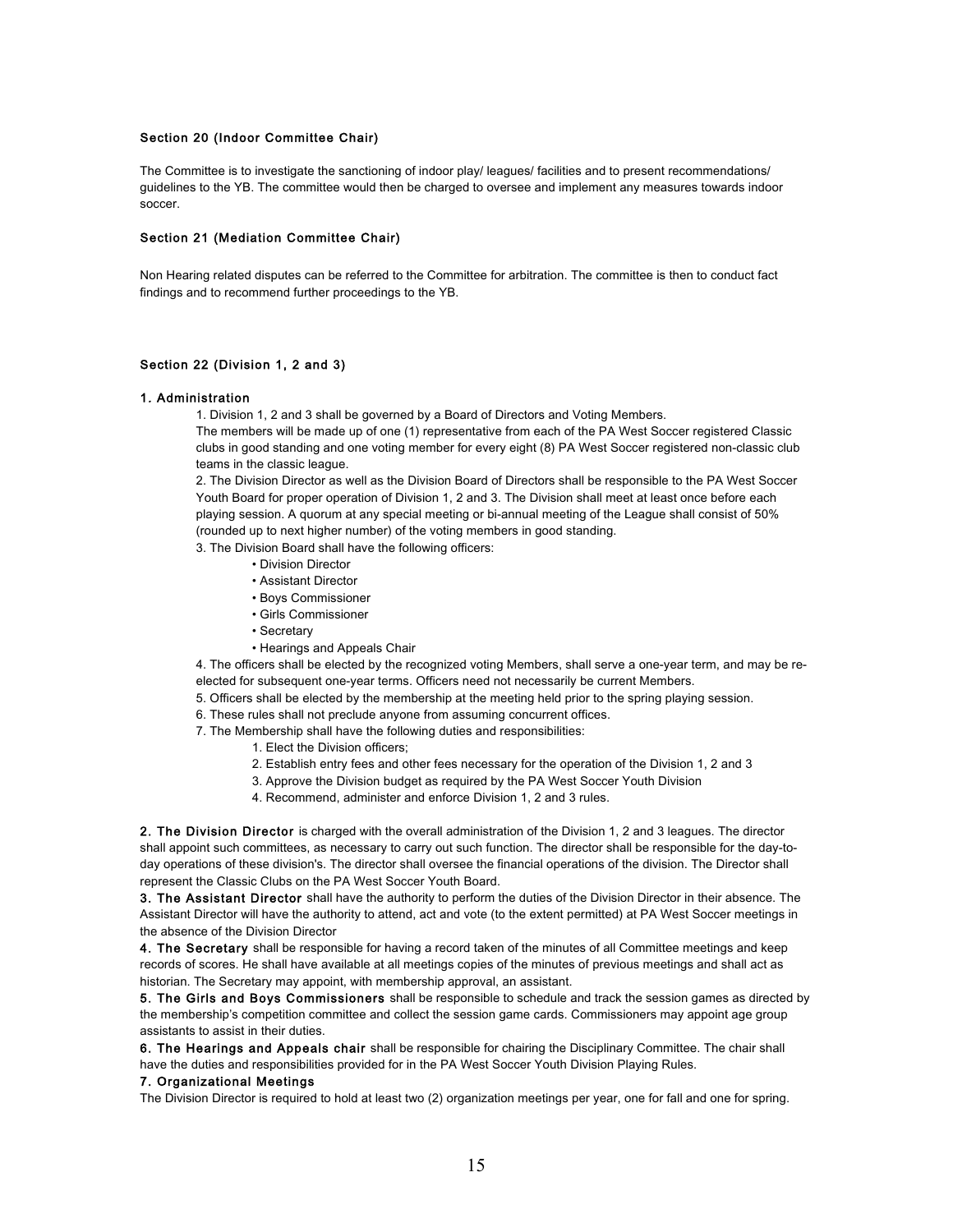Teams playing in Division 1, 2 and 3 must have their registration forms in the State Office by the deadline set by the Division Board. Only teams represented by recognized voting Members at the meeting may vote on the playing session structure. Non-voting member teams will not have a vote.

# Section 23 Academy Level Guidelines

#### A (Academy)

- 1. The U9 and U10 program shall be known as PA West Academy.
- 2. All players shall be registered with PA West and must be rostered as pools
- 3. The Academy shall be composed of a pool of players from a Classic Club.
- 4. No scores or standings shall be kept or published
- 5. Players may be combined and moved within and between the pools from the same Club
- 6. Only the pool roster shall be required for Academy games
- 7. Player passes for a "tournament" shall be issued upon request
- 8. Academy games shall be played using one certified referee
- 9. Academy shall play small sided 6v6
- 10. Field size for U9 45x35 and U10 60x40
- 11. All games are played without offside's and no punts/ throws are allowed over center line
- 12. U9 and U10 shall play a regular schedule
- 13. Game length shall be 25 minutes
- 14. Academy players shall be encouraged to play for their local Community Club
- 15. The Academy is administered by the Classic Division

### B (Transitional)

- 1. The U11 program shall be known as PA West Transitional League.
- 2. All players shall be registered with PA West and must be rostered as teams
- 3. The Transitional League shall be composed of players from a Classic Club.
- 4. No scores or standings shall be kept or published
- 5. Transitional League shall play small sided 8v8
- 6. Players may be moved between the teams from the same Club
- 7. Rosters and passes shall be required for Transitional League games
- 8. U11 teams shall play a regular schedule to transition into the Classic Division
- 9. Game length shall be 2 x 30 minutes
- 10. Transitional players shall be encouraged to play for their local Community Club
- 11. The Transitional League is administered by the Classic Division

# Section 24 Accreditation Committee Chair

- 1. Reports directly to the Youth Board President
- 2. Organizes the application process for the PA West Club Accreditation Program
- 3. Recommends Clubs to the Youth Board to be accredited
- 4. Verifies the status of Accredited Clubs on the Clubs anniversary dates
- 5. Maintains records of Clubs accreditation level and status
- 6. Coordinates the committee which shall consist of one representative per District
- 7. Presents recommendations of program improvements to the Youth Board